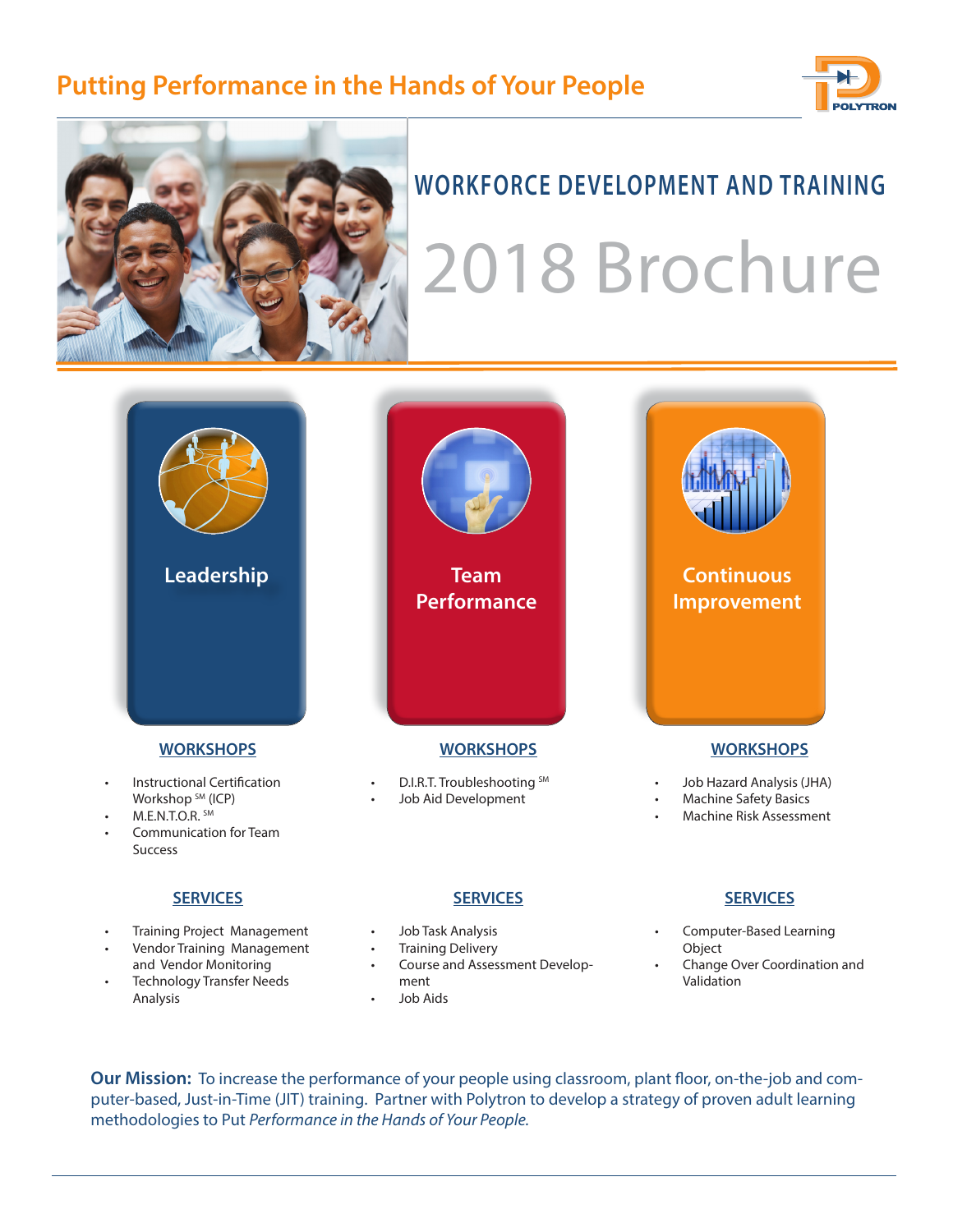# **Leadership**



preparing *your people* to **lead initiatives,** and others, through knowledge transfer and mentoring of safety, system, and resource growth topics

#### **WORKSHOPS**

#### **Instructional Certification Program (ICP)** SM

Instructor Certification Program (ICP)<sup>SM</sup> is a 3-day workshop that gives instructors the ability to effectively transfer knowledge to adult learners. ICP helps instructors understand the importance of training, the instructional competencies they should practice, and how those instructional competencies provide a solid learning environment. (2.4 CEU credits) Each Polytron ICP student makes a presentation and is provided with a videotape and written critique of his or her instructional presentation. Multigenerational

# **M.E.N.T.O.R. SM**

 $M.E.N.T.O.R.$ <sup>SM</sup> is a 4-hour workshop that gives first line Supervisors the ability to transfer knowledge using coaching and mentoring opportunities. The workshop provides first line supervisors with a proven mentor and questioning skills process that work together to build good relationships that foster knowledge transfer and troubleshooting. (.4 CEU credits)

Multigenerational **Smart Manufacturing**

#### **Communication for Team Success**

Communication for Team Success is a 4-hour workshop that stresses the value of good communication throughout the facility. Students will discuss the function of team mentality in the workplace, identify the challenges that arise from inconsistent and poor communication, and practice techniques for effective communication based on the personality and behavior of the speaker and the listener. (.4 CEU credits)

#### **SERVICES**

#### **Training Project Management**

Training Project Management allows us to act are your offsite training manager, managing training project integration, scope, schedule, budget, quality, resources, communication, risks, procurement and stakeholders. This includes identifying training objectives, planning project execution, coordinating training materials and events, controlling communication, schedules, and budgets and ensuring project closeout at the end of training events. **Smart Manufacturing**

#### **Vendor Training Management and Site Monitoring**

Vendor Training Management and Vendor Site Monitoring defines customer training requirements, handles assessment and certification services, develops and executes Request For Quotes (RFQs), creates and manages training schedules, and monitors and evaluates trainers and the training process to ensure that technology transfer of all project equipment knowledge is accomplished in an effective and timely manner.

#### **Technology Transfer Needs Analysis Services**

Technology Transfer Needs Analysis Services, or Needs Assessment, is an overall look at a system or organization to evaluate current or desired performance levels. Needs Assessment provides a complete overview of the targeted system or area to identify the possible shortcomings, and presents the goals, gaps, and possible solutions. **Smart Manufacturing**

For your convenience, Smart Manufacturing and Multigenerational workshops and services are color-coded in this brochure

 Multigenerational **Smart Manufacturing**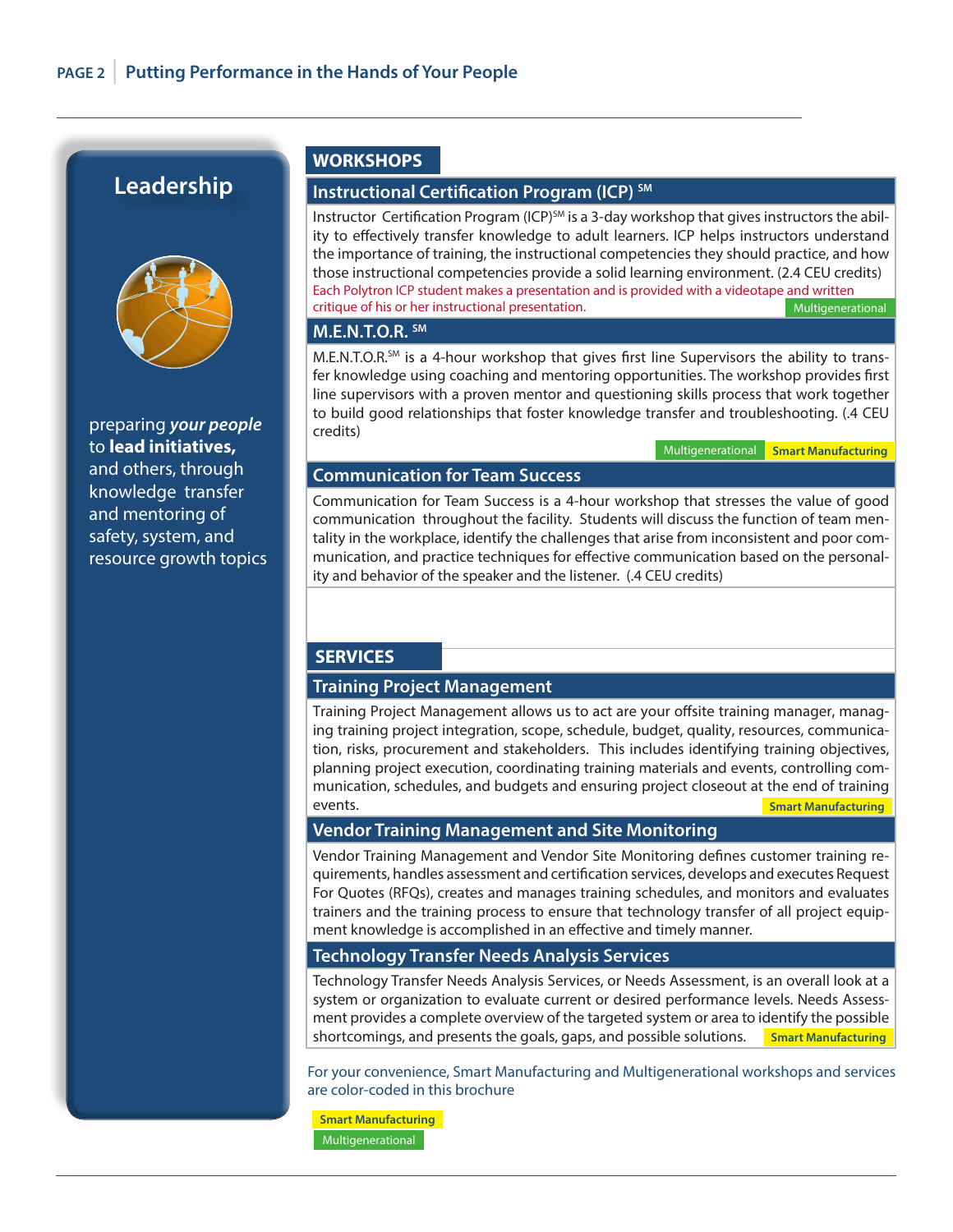

# **Team Performance**



#### preparing *your teams* to **operate, maintain, and troubleshoot**

to increase system performance through vendor and client training and "at-theline" technical instruction and support

# **WORKSHOPS**

## **D.I.R.T. Troubleshooting SM**

D.I.R.T. SM Troubleshooting can provide your personnel (Management, Leads, Operators, Maintenance, Electrical & Controls & Automation Technicians) with the ability to effectively, consistently, and efficiently troubleshoot problems. Using real-world problems, in 4-hours, your staff learns the process of defining, isolating, remedying, and testing solutions to problems they encounter. (.4 CEU credits) **Smart Manufacturing**

#### **Job Aid Development**

This 2-day workshop provides operators, maintenance, or technical subject matter experts with the basic tools, skills, and knowledge required to observe and document processes or procedures, and to create and validate effective visually focused job aids. (1.6 CEU credits) Each day, students spend 4 hrs. in instruction and 4 hrs. developing and validating their own job aid **Smart Manufacturing** Multigenerational

## **SERVICES**

## **PERFORMANCE SUPPORT Job Task and Skills Gap Analysis**

Job Task and Skills Gap Analysis describes in a sequential order those observable and measurable behaviors a jobholder performs during the execution of specific tasks. Job Task and Skills Gap Analysis provides a position description for each job and list essential roles, skills, and tasks; presented in a user-friendly matrix that forms the basis for the performance assessments and the individual training plans/learning paths. **Smart Manufacturing**

#### **Training Delivery**

Training Delivery provides the client with a Polytron ICP certified instructor who understands the importance of consistency in training, practices instructional competencies, and knows how to study, plan, and hold an effective training event for adult learners, with our content or yours.

#### **Course and Assessment Development**

Course Development uses effective instructional design techniques to develop course content that effectively supports the trainer, the student, and the client during the learning event. Using learning objectives that map directly to the client's business plan, effective training content, learning exercises, assessments and instructional guidelines enhance the transfer of knowledge. **Smart Manufacturing** Multigenerational

#### **Job Aids (Standard Operating Procedures)**

Job Aids are a quick reference tool for use during daily operations, providing a storage place for information used when performing a task. A job aid provides the performer with visual signals that offer directions for carrying out steps of a task. Job Aids can be developed as hard-copy documents, laminated, or in electronic or Computer Based Learning Object format. **Smart Manufacturing** Multigenerational